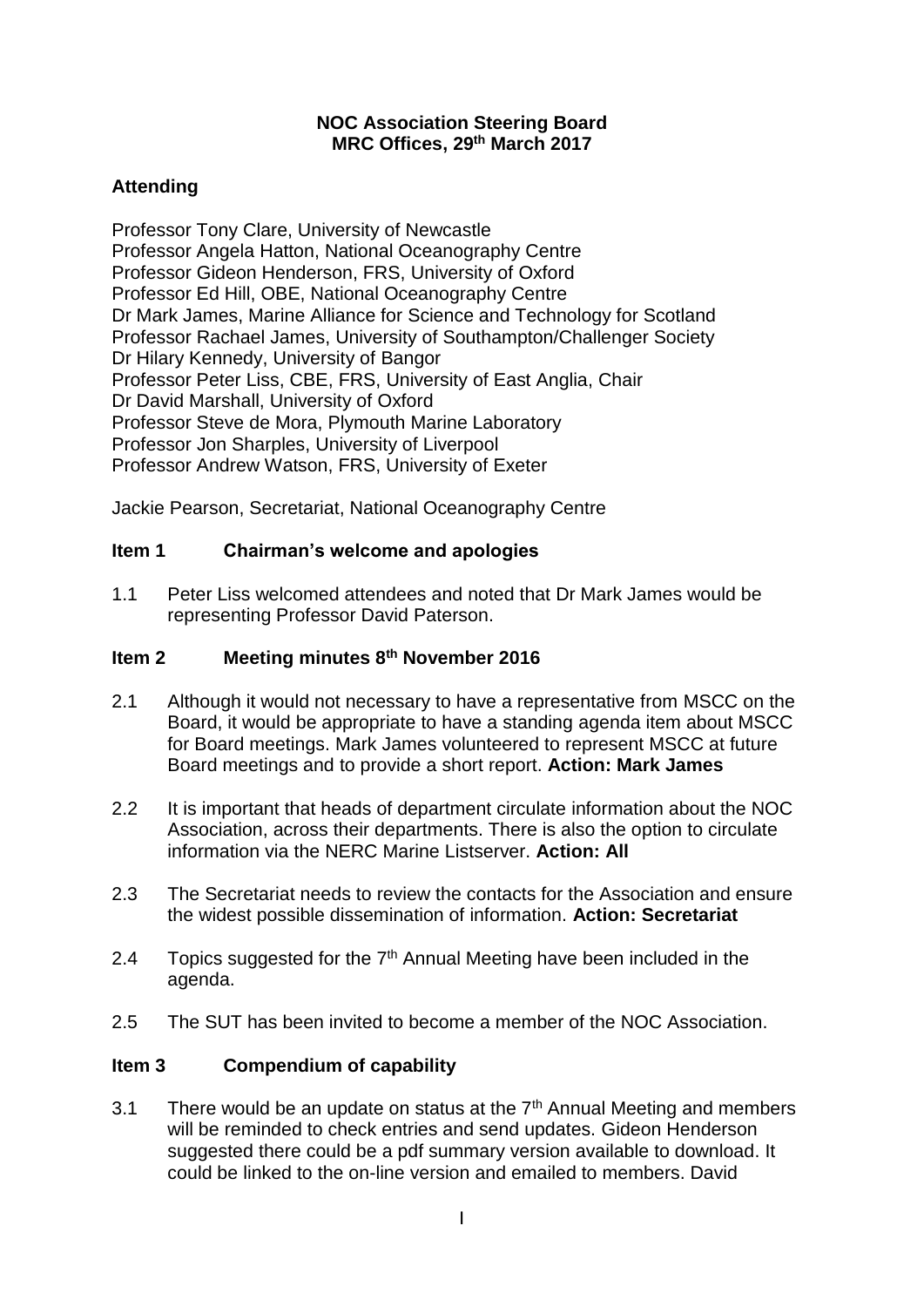Marshall suggested a single A4 flyer with the details, in landscape mode to fit in a Powerpoint and then distribute at meetings. **Action: Secretariat.**

3.2 It is hoped to launch the Compendium within the month. **Action: Secretariat.**

## **Item 4 Doctoral Training Programmes**

- 4.1 We need to know what is happening with the allocation of studentships through the NERC doctoral training programmes (DTP). Since DTPs have been set up, there has been no central repository of information. We have requested this from NERC but haven't made progress. We need this because the next round of DTP is soon and there is no common record available. Mark expressed concern that there may be duplication of effort. This information should be in the public domain. There was a suggestion to see if we could acquire this information via the MSCC.
- 4.2 Angela Hatton advised that the NERC Science Board has been doing an analysis and has looked at studentships. The problem is that studentships are not allocated to particular areas. Angela agreed to follow this up. **Action: Angela Hatton**
- 4.3 Peter Liss made progress a couple of years ago and the data showed that the there was a downward trend in the number of studentships per year but we are not certain this trend is long-term. Peter referred to the letter that was to be issued to departments. Only a few institutions have DTPs. It would be possible to get this information by writing to a few contacts but if we decide to go back over a few years, this would need a letter to every UK university. Angela suggested inviting the Training Advisory Group to the next meeting of the NOC Association Steering Board (Rachel Mills is a member of TAG). **Action: Secretariat**
- 4.4 David Marshall advised that there is a pie chart that appears to show that marine is doing well but it is actually showing marine *and* sea ice. We need to be clear about what the data is showing. Gideon asked about training needs what skills are required by society now and in the next five years? This information could form the basis for a specialised CDT. Peter suggested that he re-send the letter to NERC and get updated figures so we can see what has happened to the apparent trend. **ACTION: Peter Liss**

# **Item 5 The new National Oceanography Centre**

- 5.1 The NOC case is about to be submitted and we hope for an answer by the end of April. Over the last few weeks, we have been going through an audit and assurance process. The Gateway Three project board is engaged and Ed Hill has met with the BEIS Commercial Director.
- 5.2 The case is structured around four areas: Strategic, Economic, Financial, Commercial and Management. The ocean is essential to the UK's economic interest and the growth potential of the global ocean economy. Large scale oceanography is expensive and it will be important that the critical mass does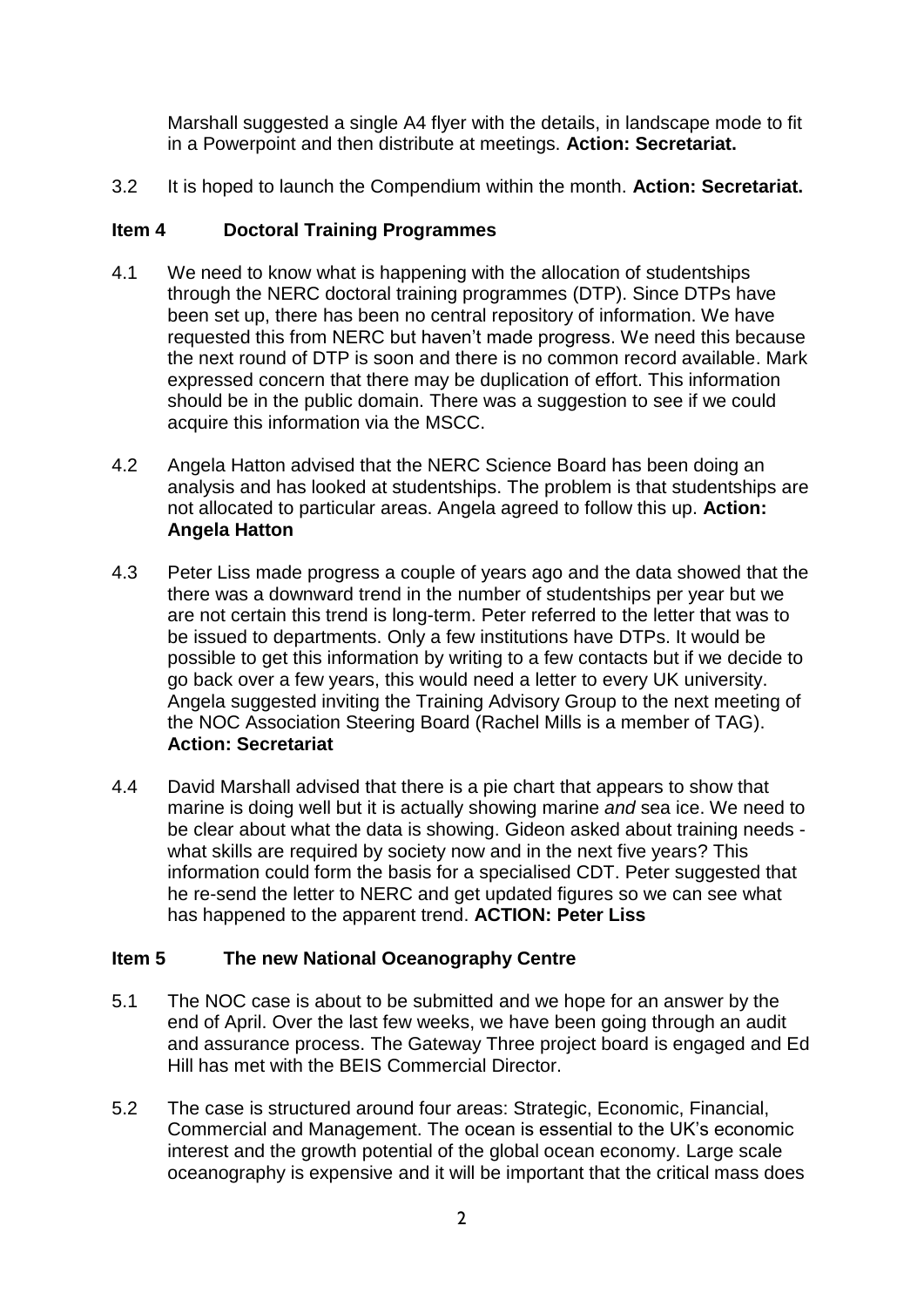not drop too low. There has been an analysis to determine the value of the pending change to an independent model compared to its cost. There are certain freedoms that will be advantageous if we become independent. The NOC is working with the MoD and the Foreign & Commonwealth Office to find a way to try to access the Global Challenges Research Fund.

- 5.3 There is a flat cash allocation for funding the ships. Staff costs for supporting the ships are fixed. Flat cash means that, over time, less and less equipment can be supported. Any revenue generated by the charter of the ship will be reinvested to extend the national capability.
- 5.4 Andy Watson asked how NOC will be constrained in the strategic needs of the UK as a whole. Ed Hill explained this will happen through the governance structure, individual NC contracts and the overarching contract between NOC and NERC. Gideon asked where liability would lie if something goes wrong with the ship. Ed explained that the liability would be with NOC initially, however, there would be discussion with NERC.
- 5.5 The charitable objectives have been drafted. NERC has requested an observer status to avoid the risk that its membership could be construed as a form of control and therefore risk public sector classification by the Office of National Statistics (ONS). NC has fallen to levels which are of concern, although NERC has tried to rebalance the funding.
- 5.6 Ed explained that there are more opportunities for terrestrial science under the Global Challenges Research Fund. Some NOC NC funding is already directed towards ODA-related activities in space. NOC has a joint bid with PML at the moment. NERC's Dr Kate Hamer is due to give a talk about the GCRF at the Annual General Meeting which will aim to encourage the community to apply for funding. Economy and growth areas are key and we will have to adapt applications.

### **Item 6 The 7th Annual Meeting**

6.1 All recommendations for the meeting content have been addressed.

# **Item 7 Training Opportunities**

- 7.1 It would be good to publicise a training day on the Marine Environmental Data and Information Network (MEDIN) for PhD students and other young researchers. Peter queried whether it might be possible to circulate information about this opportunity via the NERC marine list server? Social media is also a good way of targeting the graduate community. E.g. information about the DTPs are on Twitter.
- 7.2 When the NOC Association started, we talked about having some working groups. Should we think about a modelling working group and identify some topics? Angela asked if we could we come up with ideas of evidence for skills needed in the future? David Marshall agreed that a working group would be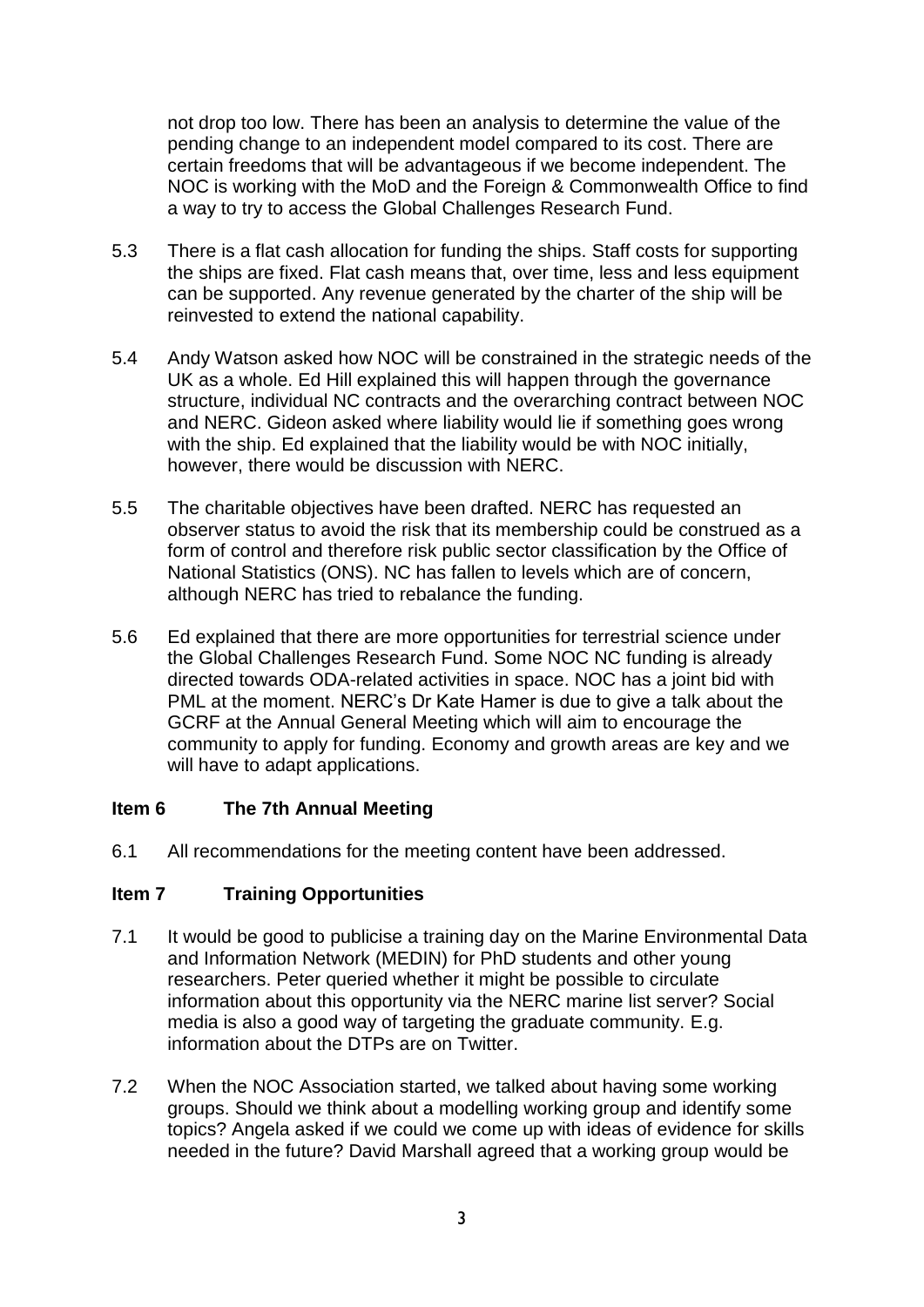not be useful now as this has been superceded. Angela suggested the group consider some discussion topics.

7.3 Ed Hill noted that the NOC Association and Challenger published the document '*Scanning the Horizon'* on ships. This has worked well and was useful. If there is a need for working group and training groups, we should organise and publicise.

### **Item 8 Future Strategies**

### **UK Marine Science Strategy**

- 8.1 Ed Hill advised that the MSCC is refreshing its strategy. Previously, the MSCC has tended to focus on the Marine Strategy Framework Directive and the growing importance of marine industries, the ODA agenda and new technology. Unfortunately, there has been a lack of engagement from some departments. The MSCC has asked NOC to take the lead in pulling the new strategy together. The draft will go back to the MSCC shortly prior to a consultation in the summer and review in the autumn. Dr Henry Ruhl is the lead on this. The next MSCC meeting is 6<sup>th</sup> and 7<sup>th</sup> June in London. Mark James commented that the MSCC Secretariat resource is limited.
- 8.2 We need metrics to show success. There is a danger that the UK oceanographic capability may run into the sand, however, there are huge opportunities for the UK, post-BREXIT and these can be developed through our leadership on the UNCLOS and ABNJ issues.
- 8.3 Steve de Mora added that the UK should be leading in shipping, however, the UK didn't ratify the Convention on Ballast Water and this is an example of the disconnect because the DoT didn't come to the MSCC meetings. This issue relates to problems in coordination. The UK doesn't have a Department of Oceans and Fisheries. Ed Hill talked about the Intergovernmental Oceanographic Commission meeting in Washington where this topic came up, namely how to interface with the UN system, given the number of different ministries. There seems to be a similar problem in the US.
- 8.4 Steve de Mora commented that the emphasis on topping up funding with ODA money is having an impact on 'discovery' science. We need to recognise that the Foresight Programme is starting to come to fruition and will be available at the end of April. This can then inform the Strategy. Members of the Board (Ed, Gideon, Andy, Peter, David plus Henry Ruhl) to be contacted to decide criteria for a workshop. **Action: Secretariat**

### **UK Role in International Marine Science, including potential impact of BREXIT**

8.5 We need to think about some of the challenges and decide some action items. Although Government has promised to supplement funding that may be lost because of BREXIT, this cannot compensate for what UK will lose by not having international work. We need to determine how much funding may be lost and from where we will replace it. In terms of large scale oceanography,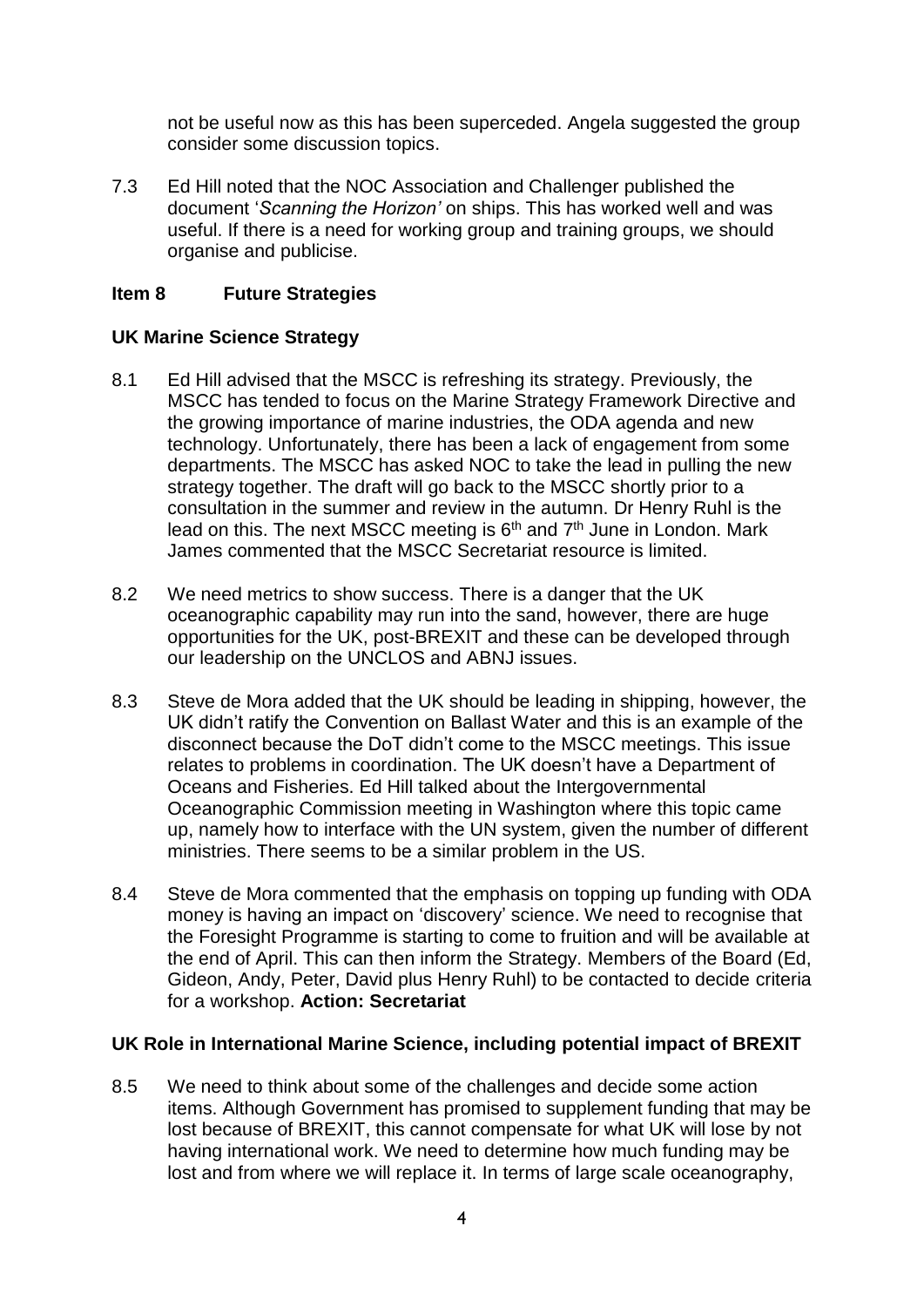the next source of money after NERC, is the EU. The EU has been able to bring together scientists for collaborate and although it is not impossible to do this with national funding, it is not easy either. It will be difficult to jigsaw together international funding proposals outside of EU funding programmes. The ERC is also an important source of funding. One suggestion was for the UK science community to adopt a whole solution similar to that adopted by Switzerland which works despite not being in the EU.

## **Item 9 AOB and date of next meeting**

- 9.1 The Board needs to be mindful of expiry dates on membership and there needs to be a rotation of members. There should be a discussion with the NOC Company Secretary on this issue. **Action: Secretariat with Caroline Speller**
- 9.2 The next meeting should be after the next meeting of the MSCC, in the second half of September or first half of October.
- 9.3 The Board decided to write to Professor David Thomas, School of Ocean Sciences, University of Bangor Science to invite him to represent Bangor on the NOC Association **ACTION: Peter Liss, Secretariat.**

| <b>Item</b>      | <b>Action</b>                                                                          | <b>Responsible</b>               |
|------------------|----------------------------------------------------------------------------------------|----------------------------------|
| 2.1              | Standing item on MSCC activities to be incorporated<br>into each Board meeting agenda. | <b>Mark James</b>                |
| 2.2              | Ensure NOC Association email notifications                                             | All                              |
|                  | are circulated across all relevant departments at<br>member institutes                 |                                  |
| 2.3              | Review list of contacts for the NOC Association and                                    | Secretariat                      |
|                  | ensure that as many colleagues are included as                                         |                                  |
|                  | possible for general information circulars.                                            |                                  |
| 3.1              | Develop an A4 flyer with details of the 'Compendium of                                 | Secretariat                      |
|                  | capability' for distribution at meetings.                                              |                                  |
| 3.2              | Launch the Compendium                                                                  | Secretariat                      |
| $\overline{4.2}$ | The NERC Science Board has been doing an analysis                                      | Angela Hatton                    |
|                  | on studentships but these are not allocated to                                         |                                  |
|                  | particular areas. This needs to be followed up.                                        |                                  |
| 4.3              | Invite the Training Advisory Group (TAG) to next                                       | Secretariat                      |
|                  | meeting of the Association (Rachel Mills is on TAG).                                   |                                  |
| 4.4              | DTPs: Re-send letter to NERC to get updated figures                                    | Peter Liss                       |
|                  | to see what has happened to the apparent trend.                                        |                                  |
| 8.4              | The Foresight Programme may inform the new                                             | Secretariat                      |
|                  | Strategy. Members of the Board (Ed, Gideon, Andy,                                      |                                  |
|                  | Peter, David plus Henry Ruhl) to be contacted to                                       |                                  |
|                  | decide criteria for a workshop.                                                        |                                  |
| 9.1              | Be mindful of expiry dates on membership and there                                     | <b>Secretariat with Caroline</b> |
|                  | needs to be a rotation of members. Discuss with the                                    | Speller                          |
|                  | <b>NOC Company Secretary.</b>                                                          |                                  |
| 9.3              | Write to Professor David Thomas, School of Ocean                                       | Peter Liss & Secretariat         |
|                  | Sciences, University of Bangor Science to invite                                       |                                  |